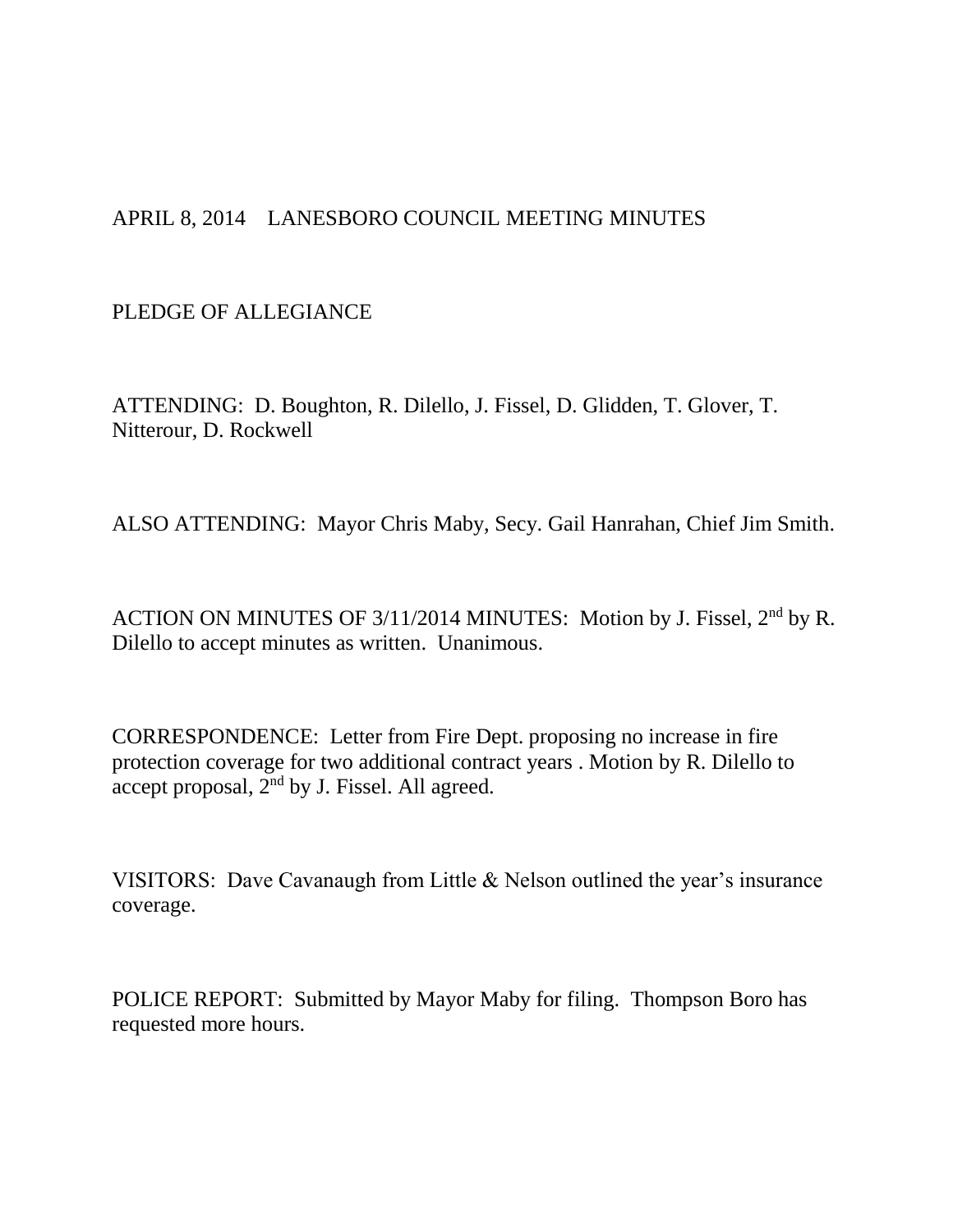COG REPORT: No meeting held in March, 2014.

STREETS: Jefferson Street ice buildup. Quotes needed to repair. More info needed. Pot hole patching: Motion by J. Fissel to review and repair needed patching. Depot St sign needs to be reinstalled.

PARKS: Easter Egg Hunt 4/19/14.

SEWER/REFUSE: 34 Not signed for refuse pickup. Waiting for response from lawyer regarding sale of sewer. Problem still exists at property of Smith & Baker. Resolution to advertise sale of refuse truck – motion by J. Fissel,  $2<sup>nd</sup>$  by D. Glidden. Unanimous.

COMMUNITY CENTER: Kitchen on hold – maybe could be done under a senior project. Colleen Wilkes representing BPW requests the use of CC for a dinner on May 22, 2014. Motion by R. Dilello,  $2<sup>nd</sup>$  by D. Rockwell to allow the use of the hall.

WEBSITE:

BILL REVIEW: 1<sup>st</sup> Quarter Tri-Boro Municipal

OLD BUSINESS: